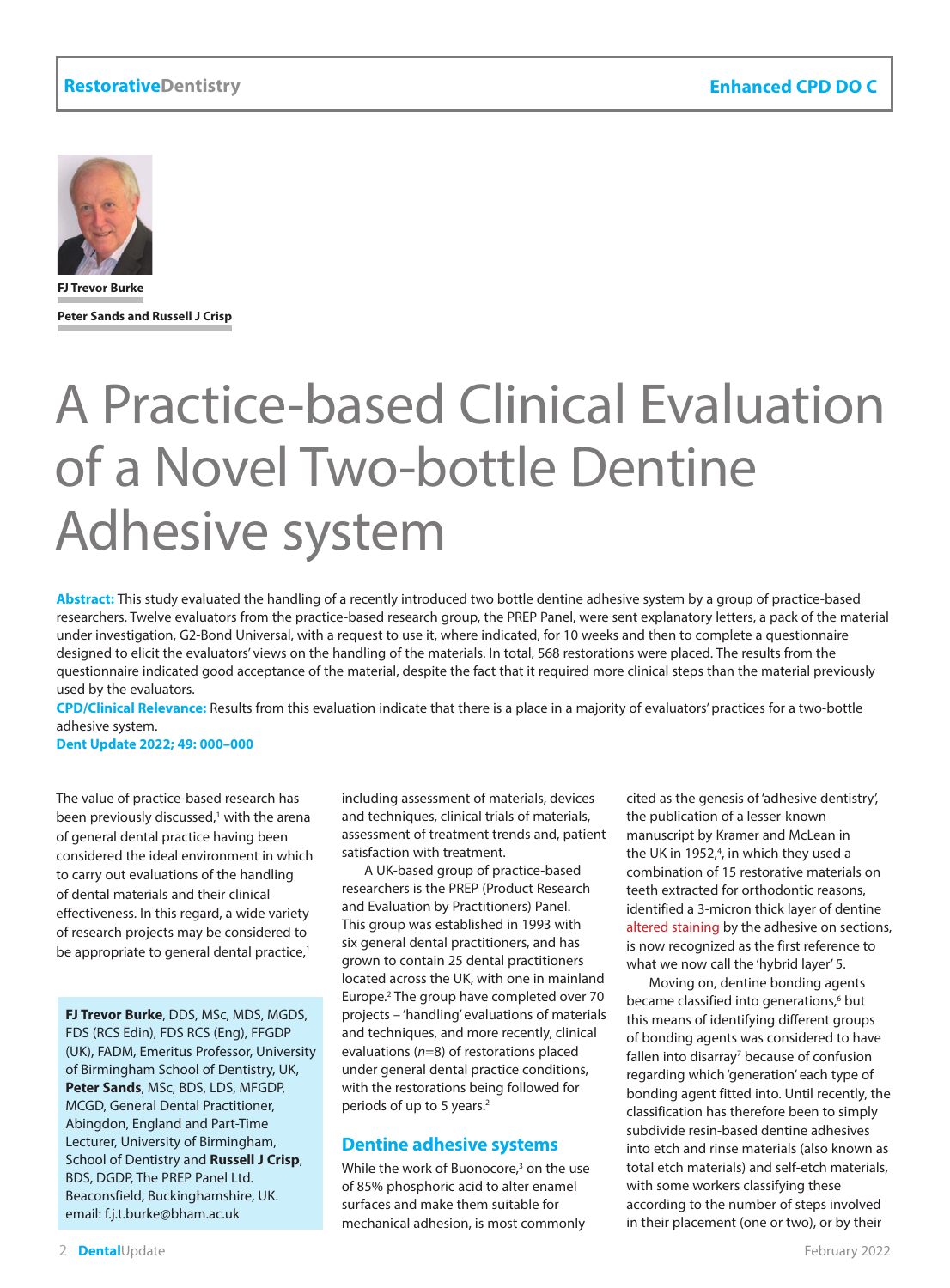pH.8,9 Since 2011, the classification has grown to include the universal adhesives (UAs),<sup>7</sup> which have become popular in restorative dentistry<sup>10</sup> and are indicated for a variety of clinical procedures. These contain the functional monomer 10-methacryloyloxydecyl dihydrogen phosphate (10-MDP) and are capable of being used in whichever etching mode the clinician considers appropriate, whereas the etch and rinse and self-etch materials are type specific.

Readers who wish to delve into the subject in depth are directed towards a number of recently-published comprehensive reviews on the subject of adhesion to dental tissues.5,11–13 In one, by Van Meerbeck and colleagues,<sup>13</sup> the authors identified what they considered to be the characteristics of the ideal bonding agent as follows:

- 1. A separate primer has the following features:
	- It acts as the adhesion promoter and allows use of selective enamel etching; – chemical bonding based on
	- 10-MDP;

– photo-initiators, to ensure all areas, even in the deeper parts of the hybrid layer, will be covered

- 2. A separate bonding agent that can be light cured immediately has the following features:
	- Solvent-poor/free adhesive resin, hydrophobic to reduce the water uptake;

– applied in a sufficiently thick layer, this provides stressabsorbing potentia;l – a good seal of the interface.

GC (Leuven, Belgium) appear to have taken this 'wish list' for an ideal dentine adhesive on board and have therefore modelled their recently introduced G2-Bond Universal on these ideal features. In this, a hydrophilic primer, containing 4META, MDP, MDTP, dimethacrylates, water, acetone, photoinitiator and filler, has been designed to wet and self-etch the tooth surface. The contents of a second bottle, containing dimethacrylates, Bis-GMA, fillers and photo-initiator, are then applied. Interestingly, this contains no solvent. In common with other UAs, clinicians may

use whichever mode of etching that they wish.

It is therefore the aim of this article to evaluate the handling of this new dentine adhesive when used by a group of UK general dentists chosen from the PREP Panel.

# **The evaluation**

A questionnaire was designed jointly by the PREP Panel co-ordinators and the sponsors of the project, with the objective to assess the respondents' views on the handling and ease of use of the material. Explanatory letters, questionnaires and packs of the GC G2-Bond Universal, were distributed in February 2021, with the evaluators being asked to use the material, where indicated, for 10 weeks and to complete and return the questionnaire. It has not been 'normal' practice for PREP Panel evaluations to send instructions other than those in the pack. However, given the novel nature of the system under evaluation, it was decided that a YouTube video might be helpful. Accordingly, the evaluators were asked to watch this. Some clinical cases were documented.

# **Evaluators**

Twelve members were selected at random from the PREP Panel. Two were female, and the average time since graduation was 27 years, with a range of 9 to 41 years.

#### **General baseline data before start of the evaluation**

All the evaluators currently used a dentine/enamel bonding system.

Eight different bonding systems were used by evaluators prior to the evaluation: all had used a Universal system. Reasons for the choice of these materials were primarily ease of use, good results and good evidence base, while other reasons given were manufacturer's reputation, single bottle, familiarity, radiopacity, ideal viscosity (thin bond layer), no need to polymerize if used with compatible luting material, and practice standard purchase. Three evaluators used more than one system, but none used a 'two-bottle' system.

When the evaluators were asked to rate the ease of use of their current bonding system, the result was as follows:

| Difficult to use |  | Easy to use |
|------------------|--|-------------|
|                  |  |             |
|                  |  |             |

A majority of evaluators stated that they placed 10–15 dentine-bonded restorations per typical week, with three placing fewer than 10 and one placing more than 20. When asked how many solely enamelbonded restorations they placed in a typical week, the average was 4 (range 0–10).

Regarding the explanatory video, the evaluators rated the helpfulness of the YouTube video in understanding how to use the material as follows:

| Poor | Excellent |  |
|------|-----------|--|
| 1    |           |  |
|      |           |  |

#### **Comments:**

*'This was too long – 5 minutes is enough. Maybe split into 2 sections – the handling and the science'.* 

*'Took me 2 weeks to find time to watch it all but content useful in understanding the material and therefore will enable me to use the material correctly'.*

All (100%) of the evaluators stated that manufacturers should provide links to similar videos.

#### **System ease of use**

The evaluators rated the presentation of GC G2-Bond Universal as follows:

| Poor | Excellent |
|------|-----------|
|      |           |
|      |           |

When the evaluators were asked to rate the instructions, the result was as follows:

| Poor | Excellent |
|------|-----------|
| ٠    |           |
|      |           |

#### **Comment:**

*'Clear and concise – I have struggled with instructions for new systems before, but not in this case'*

The bottle dispensers with the bottle covers were stated to be easy to use by all (100%) of the evaluators.

#### **Comment:**

*'Great idea but pressure required was a little too much'*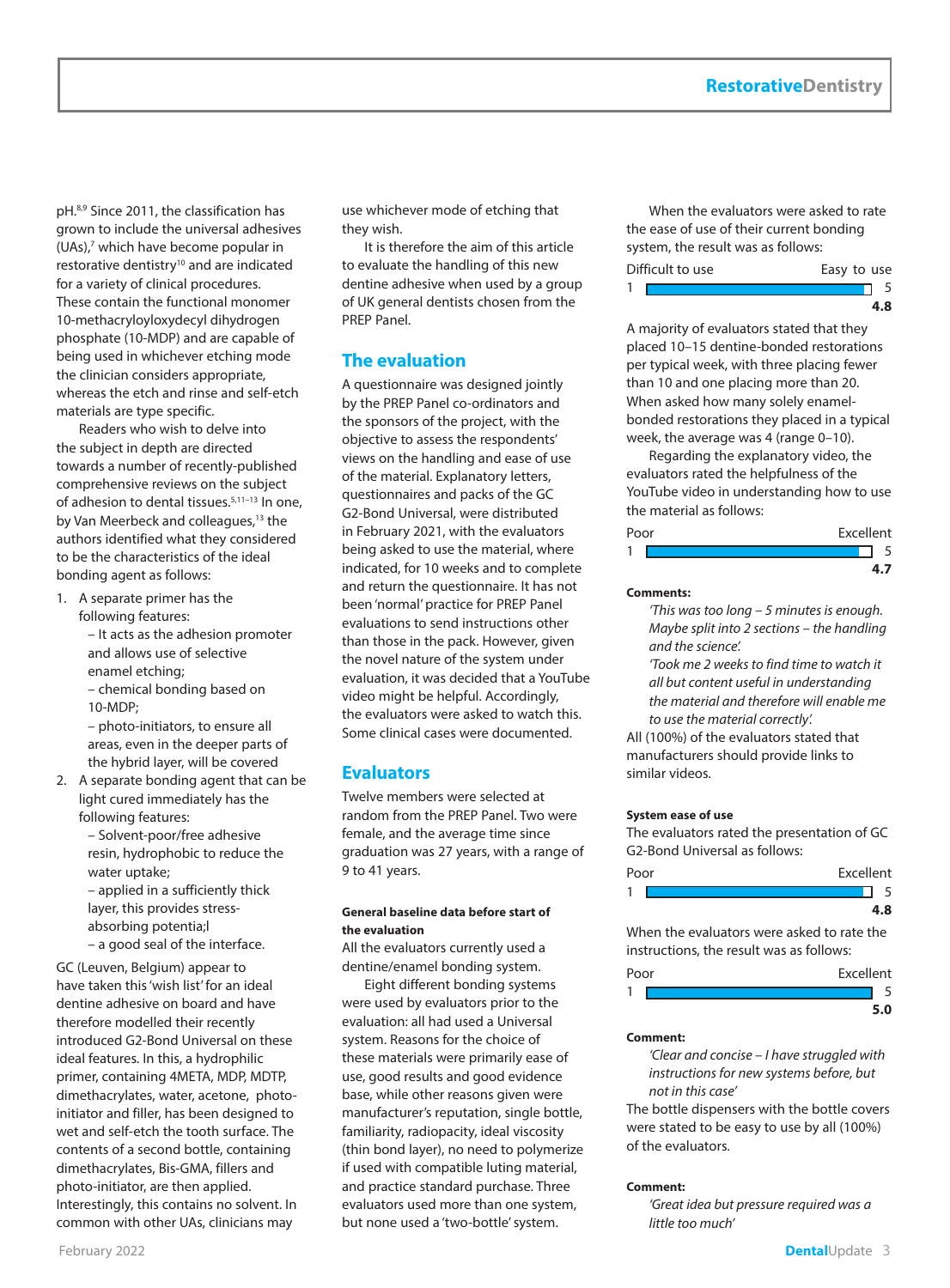The cleanliness and ease of cleaning the bottle was rated as follows:

| Poor | Excellent |
|------|-----------|
|      |           |
|      |           |

In total, 568 restorations were placed using GC G2-Bond Universal, comprised as follows:

| <b>Total</b> | 568 |
|--------------|-----|
| Class V      | 74  |
| Class IV     | 126 |
| Class III    | 57  |
| Class II     | 223 |
| Class 1      | 88  |

When the evaluators were asked whether they used GC G2-Bond Universal for other applications, six evaluators reported using it for bonding indirect restorations, three for treatment of dentinal hypersensitivity, while one evaluator reported using it for repair of fractured porcelain and one evaluator for bonded amalgams and Nayyar cores.

All the evaluators (100%) stated that the bottles and nozzles worked satisfactorily, the resin liquid easily wet the tooth surface.

#### **Comments:**

*'Bond quite viscous and hard to visualize on an already wet primed surface'' 'Film thickness appeared quite thick' 'G2-Bond Universal did not have the yellow appearance of some other bonding systems, which I liked'*

*'Seemed to wet the surface easily' 'I actually liked the slightly 'gloopier' resin, however I am aware that on several restorations there was a very feint line around the margins (much as with 3M Filtek Silorane). Whether this stains in the future remains to be seen.'*

When the evaluators were asked to rate their, and their dental nurses' assessment of the dispensing and handling of GC G2-Bond Universal, the result was as follows:



The viscosity of the bonding liquid was rated by the evaluators as follows:



Six evaluators (50%) stated G2-Bond Universal was better to use, when compared with other bonding adhesives they have used. One stated it was the same (8%), and three evaluators (25%) stated that it was worse. Three evaluators (25%) stated it was less messy.

#### **Comments:**

*'Harder to determine if applied evenly to proximal surface'*

*'More difficult to spread over cavity due to viscosity'*

*'One bottle system easier to use'* 100% of the evaluators (*n*=12) stated that their dental nurses did not experience any difficulties using GC G2-Bond Universal.

#### **Comments:**

*'No difficulties – just more time to set up/ clean up than a single bottle system'*

*'Just the pressure needed to dispense'* The evaluators did not report any instances of post-operative sensitivity.

Ninety-two per cent of evaluators (*n*=11) stated that GC G2-Bond Universal was more time consuming to use than other bonding systems. When asked by how much more, the average was 25% more (range 10–50%).

After having tried the GC G2-Bond Universal, 75% (*n*=9) of the evaluators stated they were happy to go to a twobottle bonding system. One evaluator stated 'maybe' and two evaluators were not willing to go to a two-bottle system.

#### **Comments:**

*'Yes, if evidence shows a significant superiority in bond strength and restoration performance'*

*'Easy system to use but I would not change'* Ninety-two per cent of evaluators (*n*=11) stated that they would purchase GC G2-Bond Universal if available at average price. However, if priced at a premium this figure dropped to 50% (*n*=6).

#### **Comments:**

*'Quality beats price!'*

*'As a general purpose universal bonding agent, if combined with G-Cem LinkForce, there isn't much else needed'* The evaluators were asked where GC G2-Bond Universal would fit in their

practice, comments were as follows: *'Direct restorations – I do see problems with indirect restorations' (2 similar) 'For all bonded restorations' (2 similar)*

*'Need to use it for longer to see how results went'*

*'Private work'*

*'I liked the material and would be happy to use for composite restorations' 'Sorry – still like a Universal'*

Seventy-five per cent (*n*=9) of the evaluators saw the GC G2-Bond Universal system as an addition to their current bonding system.

When they were asked if there were any changes they considered essential to the acceptability of the material the following comments were made:

*'Two bottles need two clearly identified wells – the liquids look much alike'* 

*'Reduce bond viscosity and find a solution to make viewing the bond wetting better' 'Reduce bond viscosity – a thick layer is more likely to pool in line angles and crevices – weaken bond?'*

*'Kit needs more wells. Covers for the well to prevent evaporation and premature setting would be helpful'.*

*'The applicators were not flexible making access difficult to certain cavities.'*

When the evaluators were asked to rate the ease of use of the GC G2-Bond Universal, the result was as follows:

| Difficult to use | Easy to use |
|------------------|-------------|
|                  |             |
|                  |             |

#### **Final comments:**

*'Composite sticks to cured bond surface very well. No post-op sensitivity. Need to see data to show better than one bottle systems'*

*'Good material. It worked well and handled nicely. I just wouldn't change from the current single bottle system' 'Would remain with my Universal for ease of use of the one-bottle system'*

*'Great product and easy to use (for a twobottle system)'*

*'I found that when we used our normal micro-brushes for thje bond it was less effective at wetting the tooth surface.* 

#### *'Easy to use and nurse happy with dispensing'*

**Comment:**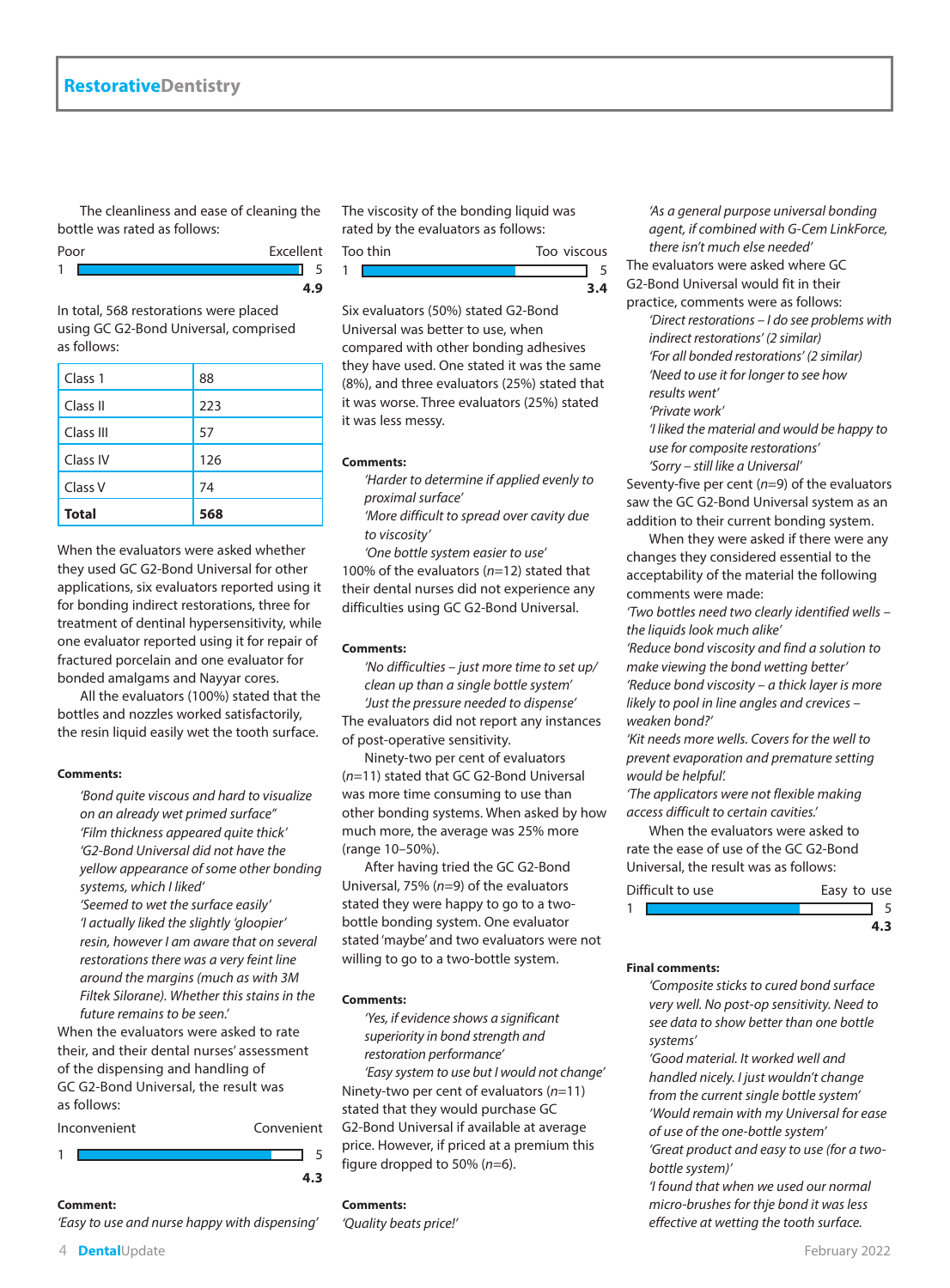# **RestorativeDentistry**



**Figure 1. (a, b)** Zirconia crown fitted on UR6.

*The brush seemed to soak up the liquid much more than the pink microbrushes in the kit. Will it always be sold as a kit or will refill bottles be sold separately? It maybe is worth labelling recommended size of microbrushes. Using plastic wells did help but more plastic waste – consider using recycled or biodegradable materials for packaging and disposing?'*

## **Discussion**

The GC G2-Bond Universal bonding system has been subjected to an extensive evaluation in clinical practice by members of the PREP panel, in which 568 restorations were placed.

The presentation of the material and the instructions scored very highly (5.0 and 4.8) on visual analogue scales (where  $5 =$  excellent and  $1 =$  poor). A near ideal score for viscosity (3.4 on a visual analogue scale where  $5 =$  too viscous and  $1 =$  too thin) was achieved.

When GC G2-Bond Universal was rated for ease of use it scored 4.3 on the



**Figure 2. (a)** Deep caries evident at LR5. **(b)**  Direct resin composite restoration bonded with G2-Bond Universal.

visual analogue scale. The previously used adhesive system scored 4.8 on the same scale, but all the evaluators were previously using a one-bottle system so it may not be considered surprising that GC G2-Bond Universal did not score so highly for ease of use. On the other hand, 75% (*n*=9) of the evaluators stated they were happy to change to a two-bottle bonding system after using G2-Bond Universal, presumably because they recognized benefits in so doing. In that regard, 92% (*n*=11) of the evaluators would consider purchasing the material if available at an average price, but the number dropped to a still creditable 50% (*n*=6) if G2-Bond Universal was priced at a premium and 75% (*n*=9) stated that they would purchase the GC G2-Bond Universal system in addition to their current system.

This evaluation used a YouTube instructional video for the first time in the PREP Panel's history. Although some evaluators commended that it



**Figure 3. (a)** Defective restorations at LL6,7 to be replaced with resin composite and G2-Bond Universal. Caries is undermining the mesiolingual cusp of LL6. **(b)** Defective restorations at LL6,7 replaced with resin composite and G2-Bond Universal. The restoration at LL6 includes the ML cusp.

was too long, the overwhelming view was that is was valuable, perhaps something that manufacturers should consider in the future, given that such a video might improve clinicians' understanding of a material and thereby optimise its clinical use.

A two-bottle bonding system, Optibond FL (Kerr, Orange, USA) has been considered by Perdigao,<sup>5</sup> to be